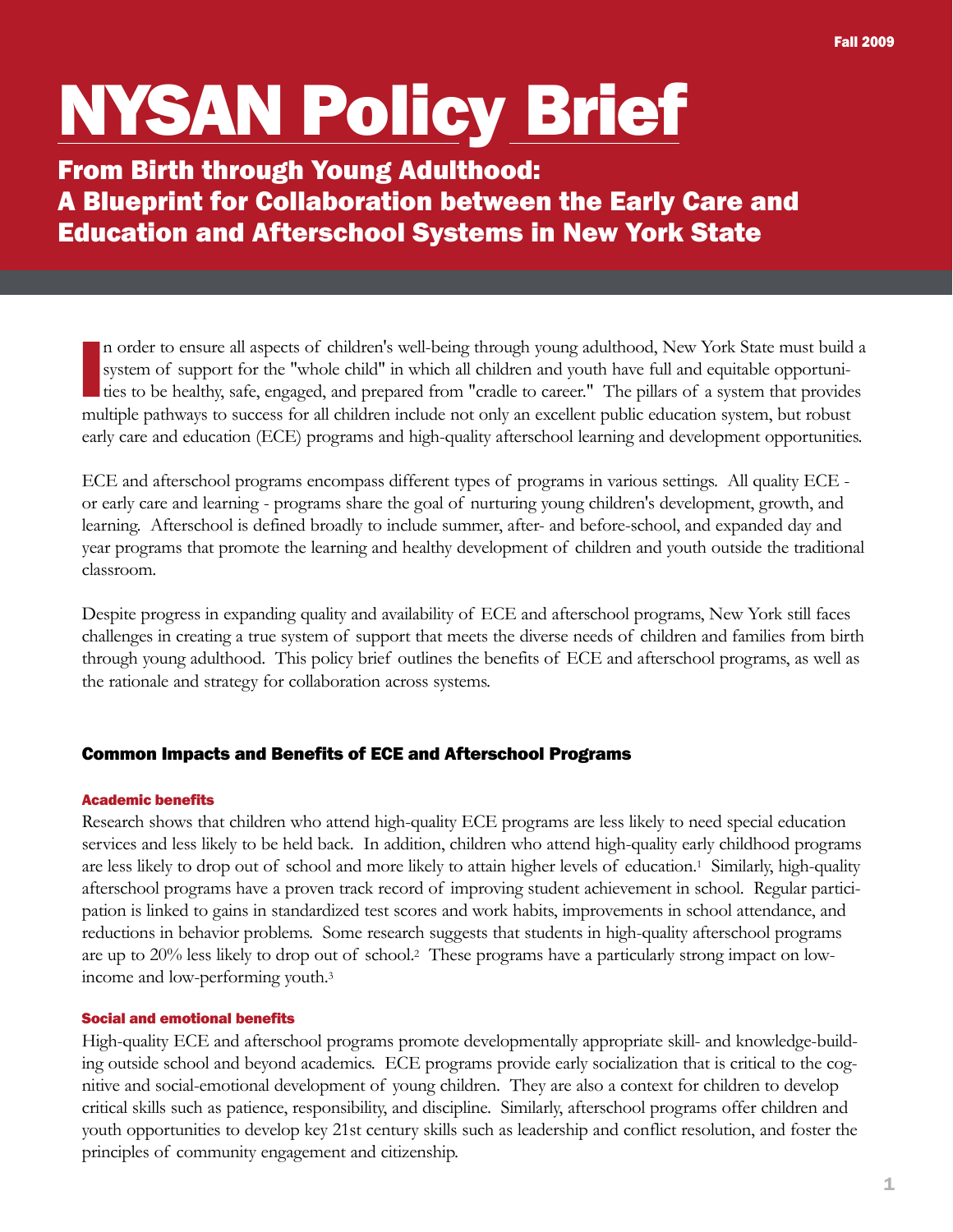Both early care and learning and afterschool programs create contexts where children develop caring relationships with adults and learn the principles of teamwork and creativity in settings outside their families and schools. ECE and afterschool programs provide children with activities and alternative ways of learning that facilitate development by building their confidence, motivation, and ability to interact with others in a variety of settings.

## Economic development and support for working families

High-quality ECE and afterschool programs provide families with a developmentally-appropriate safe and supervised space for their children while they are at work. Parents who feel confident about their children's early childhood program are more productive employees, and the same is true for afterschool. In a New York City study, parents said that afterschool programs helped them balance work and family life: 60% said they missed less work than before because of the program and 54% said it allowed them to work more hours.4 The stress parents experience if they are worried about their children's care arrangements and/or afterschool experiences can have negative effects on job performance and productivity. <sup>5</sup>

#### Effective public investments

Studies show that every dollar invested returns up to \$17 for ECE and Pre-Kindergarten programs<sup>6</sup> and up to \$12 for afterschool programs in reductions in social and public services.7 They are effective public investments because they reduce high school dropout rates, and support higher levels of student engagement, income in adulthood, and rates of home ownership. Given that lifetime earnings losses linked to dropping out of high school exceed \$250,000 and lost tax revenue over a high school dropout's lifetime approaches \$60,000, the impacts of ECE and afterschool participation are significant for both individuals and society.8

# Why Link ECE and Afterschool in New York State?

Working together, the ECE and afterschool communities throughout New York State have the opportunity to strengthen policies, practices, and programs to create a more seamless, accessible, and effective system that paves a true pathway to success. Stakeholders and policymakers in the public, private, and nonprofit sectors across New York State should link the ECE and afterschool systems in order to:

Create a seamless system of support for the whole child, throughout childhood. Effectively linking early care and learning and afterschool efforts will expand access to, and quality of, the supports families need to ensure their child's safety and success over time.

Sustain positive child outcomes and maximize public investments. Collaboration will result in sustaining the gains that ECE programs provide to children, and allow afterschool programs to build upon the early care and learning foundation. A coordinated system of care is a wise investment of public dollars in communities that yield long-term benefits to families and cost-savings to taxpayers.

**Develop a unified message.** Creating a pathway of support from "cradle to career" requires the experiences and expertise of both ECE and afterschool stakeholders. Collaboration will provide the public and policymakers with the necessary information and tools to support high-quality ECE and afterschool opportunities and make good decisions for children, families, and communities.

**Expand, promote, and invest in what works.** Existing systems can serve as models in coordinating programs and services. ECE systems-building efforts with demonstrated success in Rochester, NY served as a model for afterschool efforts in the region, focusing on evaluation, quality, and advocacy. Linking the two systems will help identify and share such examples of strategic thinking and collaborative practice statewide.

#### Improve quality of staffing and programs.

Collaboration across the ECE and afterschool communities can improve the quality of programs and workforce development activities through joint training and improved communications. Professionals in the early care and/or afterschool workforce should receive coordinated or aligned information about funding, training, policy development, and quality initiatives.

Align existing infrastructure. Aligning quality improvement efforts from the ECE system – such as the QUALITYstarsNY quality rating improvement sys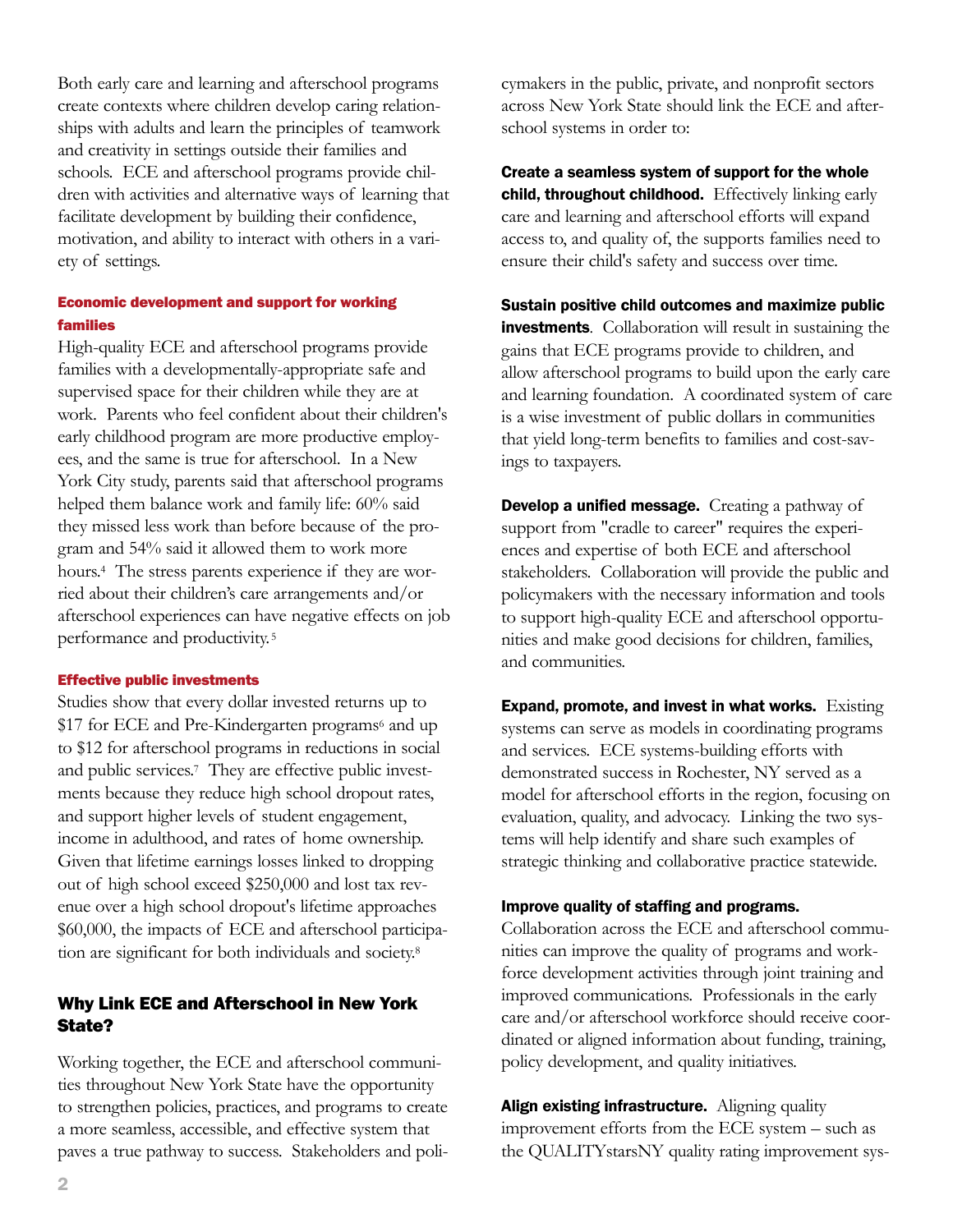tem – with the New York State Afterschool Network's program quality framework and Quality Self-Assessment (QSA) Tool will improve the overall quality of services and clarify expectations for families, programs, and policymakers.

#### Develop closer links with the public education system.

Statewide early care and learning and afterschool efforts both seek closer integration with the public education system and share common interests in doing so. For example, Universal Pre-Kindergarten (UPK), which now serves 106,000, or 42%, of eligible four-year olds in New York State, affects both ECE and afterschool systems as it is a transition point from early learning to school-age programs and services.

#### Promote access and reduce barriers to access.

Demand for early learning and afterschool opportunities still far exceeds the supply. The ECE and afterschool systems can collaborate to reform regulations and promote policies that will enable programs to operate more effectively and/or expand services, as well as create conditions to expand public investments in services for children and youth. Examples include increasing child care subsidy reimbursement rates and setting income eligibility limits at or above 200% of the federal poverty level.9

# Strategies for Advancing a Joint ECE - Afterschool Systems-Building Agenda

#### 1. Create a comprehensive and coordinated message in communications and educational materials.

For policymakers, a coordinated message will provide better information to inform smart investments in ECE and afterschool that serve more children and promote quality. Clear information will allow parents to manage the transitions across early childhood, schoolday, and summer and afterschool programs more easily, and will help them access quality programs that yield the greatest benefits for their children. Finally, providers will be able to help families make smooth transitions from early care to school-age programming, and highlight quality across systems of support for their clients and staff.

#### 2. Share training and professional development opportunities.

Early learning and afterschool programs face challenges

in recruiting, retaining, and developing a high-quality workforce. Shared professional development - and incentives to encourage participation - will increase the quality and stability of the workforce. The ECE and afterschool systems can work together to expand incentives such as the Educational Incentive Program (EIP), create partnerships with colleges and universities, and provide other technical assistance to improve supports to agencies and providers who serve early learners and afterschool participants.

# 3. Advocate for increased funding and efficient administration.

States have great flexibility to shape the administration of public programs to benefit families, including setting eligibility criteria, establishing provider reimbursement rates, calculating co-payments, developing contracts for care, and providing family-friendly processes to ensure maximum access. For example, integrating funds dedicated to 21st Century Community Learning Centers (21st CCLC) and those from the Child Care Development Fund (CCDF) can assist public agencies in creating coordinated, efficient, and fully-funded programs across the age spectrum.10

#### 4. Focus on quality as the anchor.

The ECE and afterschool systems can use quality as a lens through which to align its work with the other. Each system in New York State has separate voluntary quality assurance initiatives in place or in development. For example, NYSAN and member organizations like AfterSchool Works! New York have begun reviewing the QUALITYstarsNY standards and design, to see how it aligns with other school-age standards and tools currently in use throughout the state.

#### Policy Recommendations

# 1. Connect the strong, yet fragmented, child-serving initiatives in New York State.

There is a diverse and robust, yet fragmented, child services system in New York State. Local Child Care Resource and Referral (CCR&R) agencies, public agencies, and statewide coalitions are among the venues that relate to both ECE and afterschool systems. In addition, the Council on Children and Families staffs a number of initiatives ranging from the New York State Touchstones framework to the Governor's Children's Cabinet. The newly created Early Childhood Advisory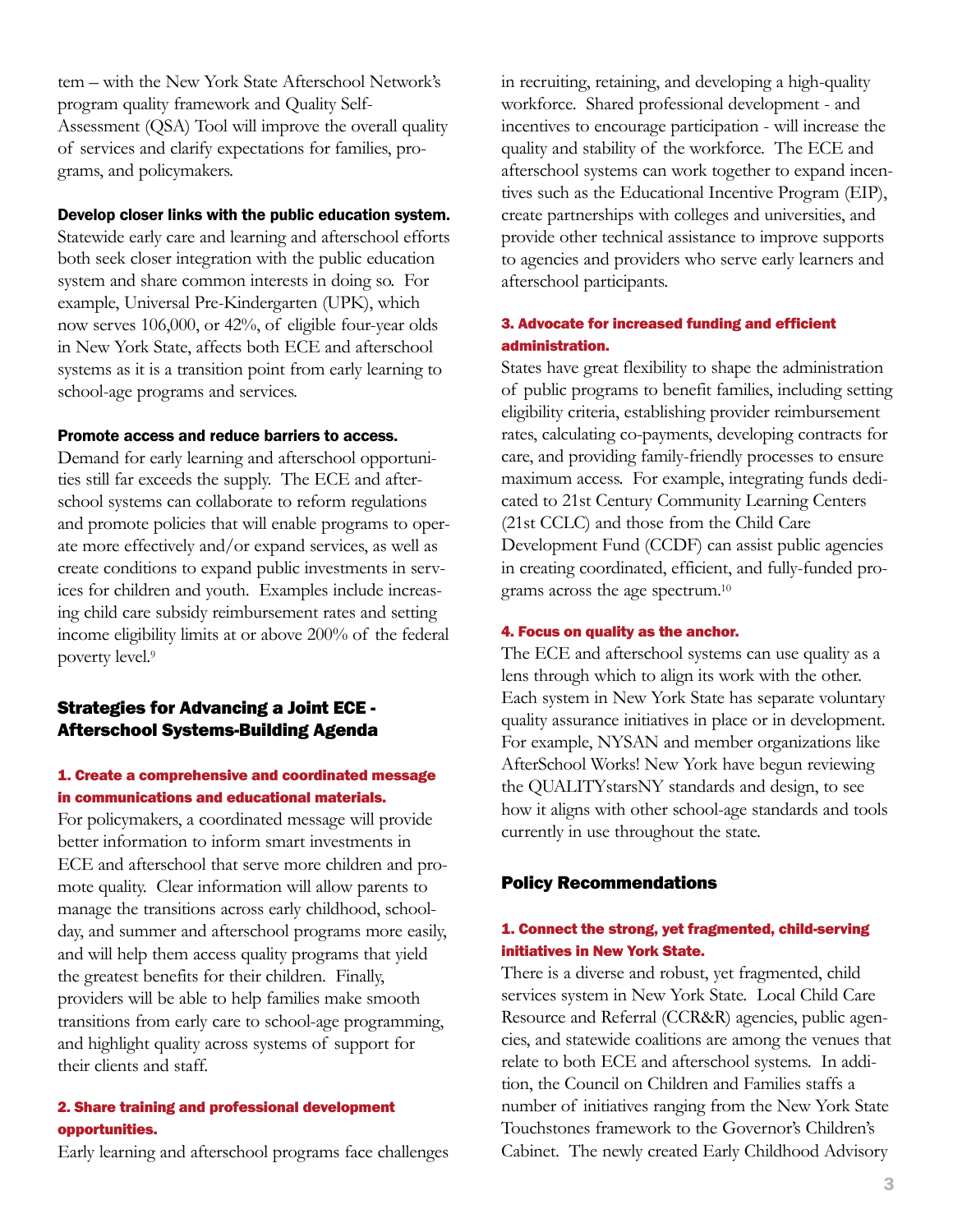Council (ECAC) reports directly to the Cabinet and is addressing a wide range of ECE issues, including quality, workforce development, and capacity building. Making strong connections across entities and initiatives that already exist will maximize resources and create necessary relationships to sustain a coordinated child-serving system.

# 2. Expand and coordinate funding opportunities for ECE and afterschool programs.

It is possible to maximize funding through collaboration across agencies such as New York State Education Department (NYSED) and New York State Office of Children and Family Services (OCFS). NYSED oversees Pre-K and 21st CCLC, whereas NYS OCFS administers the CCDF and the Advantage After School Program.<sup>11</sup> These agencies can consider coordinating data collection, staff development, or streamlining regulations that govern how providers operate. Agencies might consider ways in which funding from 21st CCLC and CCDF can be better integrated, as some states have done.<sup>12</sup> Organizations such as the Harlem Children's Zone and The Children's Aid Society have demonstrated success in serving youth from birth through adolescence. Public agencies can help replicate promising practices by creating or reallocating funding streams to support programs that address the development of children and youth over time.

# 3. Adopt quality standards, policies, and regulations that advance a seamless continuum of care.

Public agencies and policy mandates should widely adopt and promote the quality assurance efforts and best practice knowledge that the ECE and afterschool systems promote in New York. Doing so will drive quality improvement, provide information to families, and provide evidence of the value of these public investments. These concepts can be used in legislation, policy statements, requests for proposals, and regulatory guidance. In particular, regulations should be based on the range of program options available to families; ensure child health, safety, and quality; and provide programs and providers with clear direction in providing their services.

# 4. Clarify and/or coordinate child care subsidy administration at all levels.

The CCDF is a resource for ECE and afterschool pro-

grams. In New York State, only 44% of eligible children receive CCDF subsidies and thousands fewer children receive subsidies today than in 2003-04. Because 45% of subsidies go to school-age care, and the remaining 55% go to early care, effective administration of this funding stream helps ECE and afterschool stakeholders.13 Local supports and information for families navigating the subsidy system will ease the burden on them in trying to access these funds.

# 5. Design a system of compensation, incentives, and professional development to retain staff.

New York needs to create and/or expand incentive programs and other options for promoting stability, improving compensation, and raising quality in the early care and afterschool workforce. Retention and professional development (including credential programs and access to higher education), require incentives and supports - such as loan forgiveness, tuition reimbursement, and release time - that enable teachers and caregivers to move up the professional career lattice.14

# 6. Expand the use of research, specifically related to brain development, in informing policy decisions.

The important body of brain research can inform decision-making at the policy level, and inform practice at the program level. This research sheds light on the critical developmental stages of children and youth. It should inform decision-making at the agency level around funding priorities, program design, and professional development supports. Effective use of this research at the program level will help ensure high-quality, developmentally appropriate programming.15

#### Program Recommendations

# 1. Co-sponsor professional development opportunities, especially focused on quality assurance.

ECE and afterschool professionals require many common professional skills and competencies. Staff in state-licensed programs must meet specific training requirements, many of which are in regulations that govern ECE as well as those for school-age programs. This offers programs the opportunity to share professional development (trainings, coaching, and peer-learning) and resources. Doing so will align the practices of early care and afterschool programs while also using professional development funds more efficiently.